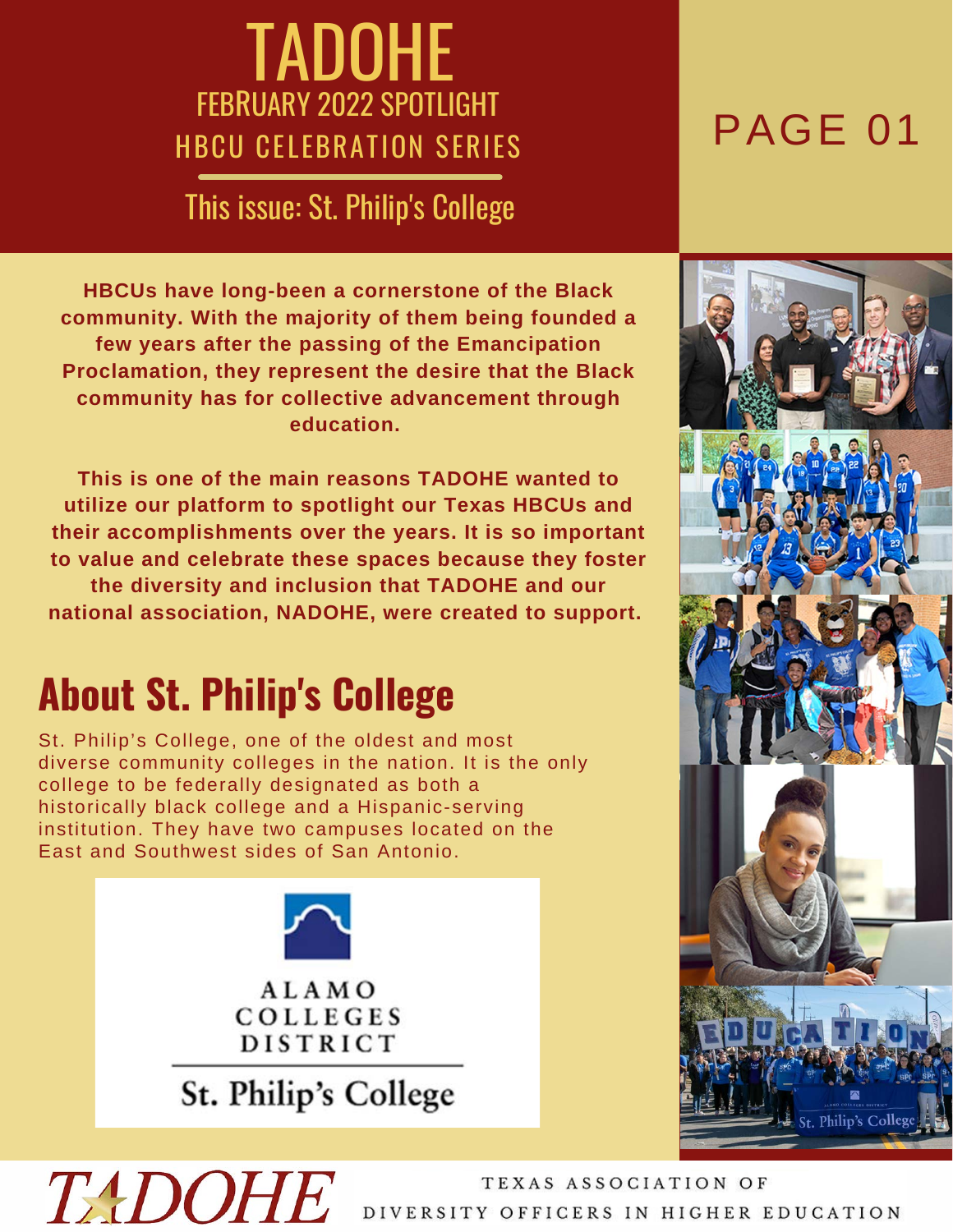# **A Brief History of** St. Philip's College

- Founded in 1898 by James Steptoe Johnston, a bishop of St. Philip's Episcopal Church of the West Texas Diocese, St. Philip's Normal and Industrial School was a school designed to educate and train recently emancipated slaves. It opened March 1, 1898, as a weekend sewing class for six black girls, taught by Miss Alice G. Cowan, a missionary with the Episcopal Church.
- In 1902 Artemisia Bowden, the daughter of a former slave, joined the school as an administrator and teacher. Miss Bowden served St. Philip's College for 52 years. Under her leadership, the school grew from an industrial school for girls into a high school and later a junior college (During this period, the institution was known as Bowden's School).
- In 1927, After several building additions, St. Philip's became a junior college for the black community of San Antonio and the area.
- During the Great Depression, the Episcopal Church was unable to continue providing financial support for the school it founded. Bowden, now the president of St. Philip's College, fought to keep the school afloat. She is considered the savior of St. Philip's College, as she frequently used her own money to pay teachers and to keep the doors open. In a fundraising effort, she traveled around the country with a quartet of singing students soliciting donations for the historically black college.
- In 1942, the school, retaining the St. Philip's Junior College name, became affiliated with San Antonio College and the San Antonio Independent School District, marking the end of the college's era as a private institution.
- Since 1987, St. Philip's has undergone a lot of expansion. The college added the Southwest Campus, a hub for technical training programs and formerly part of Kelly Air Force Base, as an official campus. A multi-million-dollar capital expansion added major buildings to the campus; including the state-of-the-art theater complex at the MLK campus; the Northeast Learning Center in 1996; and the Learning and Leadership Development Center in 1997 (in collaboration with the City of San Antonio). In 2009, the Welcome Center, Center for Health Professions, and Center for Learning Resources were officially open to welcome students.
- In 2015, nearly 50 years after her death, Artemisia Bowden, was recognized by the Episcopal Church as a Holy Woman. The 78th General Convention of the Episcopal Church in Salt Lake City authorized adding Bowden's name to the liturgical calendar in "Holy Women, Holy Men: Celebrating the Saints." August 18 is her designated feast day.

**TADOHE**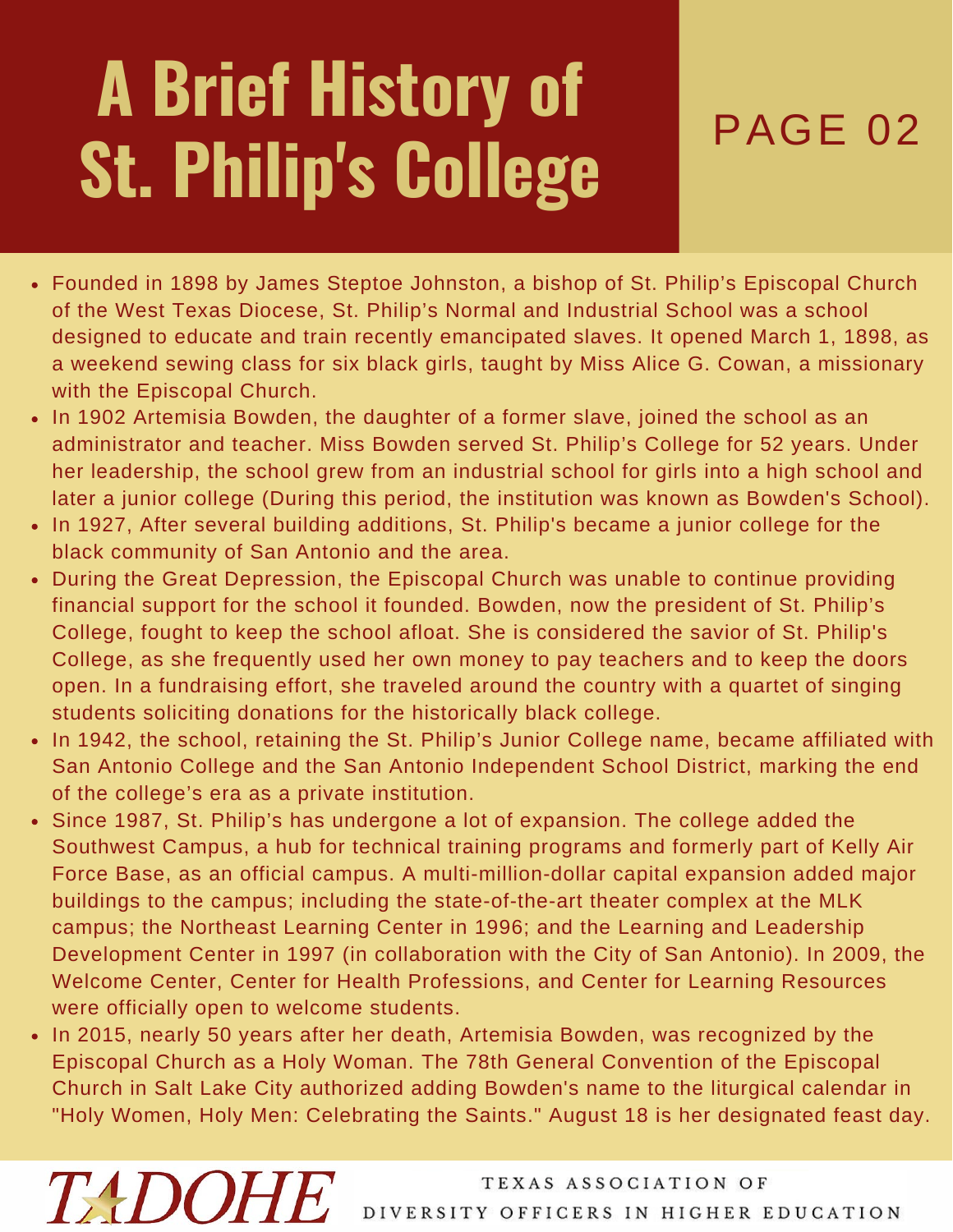**St. Philip's mission is to empower their diverse student population through educational achievement and career readiness. As a Historically Black College and Hispanic Serving Institution, St. Philip's College is a vital facet of the community, responding to the needs of a population rich in ethnic, cultural, and socio-economic diversity. St. Philip's College has earned a legacy of creating an environment that fosters excellence in academic and technical achievement while expanding its commitment to providing increased opportunity and**

**access to students.**

#### PAGE 03

# **SPC 2021-2022 Highlights**

- Percentage of SPC Male Graduates Climb Ahead of National Average
- Dr. Loston Delivers Keynote for Visit San Antonio
- SPC Partners with Strada Education Network to Connect Students' Education and Aspirations
- Director for Student Success Named a 2022 Outstanding First-Year Student Advocate
- SPC Debuts New Community Garden
- SPC Partners with San Antonio Spurs to Provide Career Development Opportunities to HBCU Students

### **SPC 2022 Black History Month Celebration**

- St. Philip's College is celebrating Black History Month (BHM) beginning February 1, 2022. The 2022 schedule features events for students, faculty, staff, alumni and the community. The diverse schedule of virtual programs and events strives to motivate, inspire and enlighten the SPC community in honor of National Black History Month.
- The month kicked off with a virtual presentation featuring Dr. Kenneth R. Kemp and SPC President, Dr. Adena Williams Loston premiering on February 7, 2022, at 3 PM. The kickoff presentation with closed captioning is available to view on their YouTube Channel.
- Their celebration of Black History Month 2022 continued with the Meet the Artist Showcase featuring artist Lionel Sosa. Sosa created a series called, "Living in My Skin". It features 30 oil-on-linen portraits of Black men, ages 10 to 90, as well as a two-part film documentary which premiers on PBS station KLRN in February 2021 during Black History Month. (The series can be streamed at the KLRN streaming site.) The purpose of the project is to shine a light on today's reality, what it's like to be a Black man or boy in San Antonio, and to help bring about a better understanding of each other as a community.
- Another great opportunity SPC is providing during Black History Month is a discussion on Diversity, Equity, & Inclusion: Bystander Intervention with guest speaker, Latasha Teamer. Teamer is a Licensed Professional Counselor, Marriage and Family Therapist Associate, and certified General Education teacher who specializes in the counseling and educational services of children, adolescents, and adults. She uses a multidisciplinary approach, as she believes that through collaboration clients are offered a wide range of options and services that meet their diverse needs in our growing society.

## TEXAS ASSOCIATION OF TEXAS ASSOCIATION OF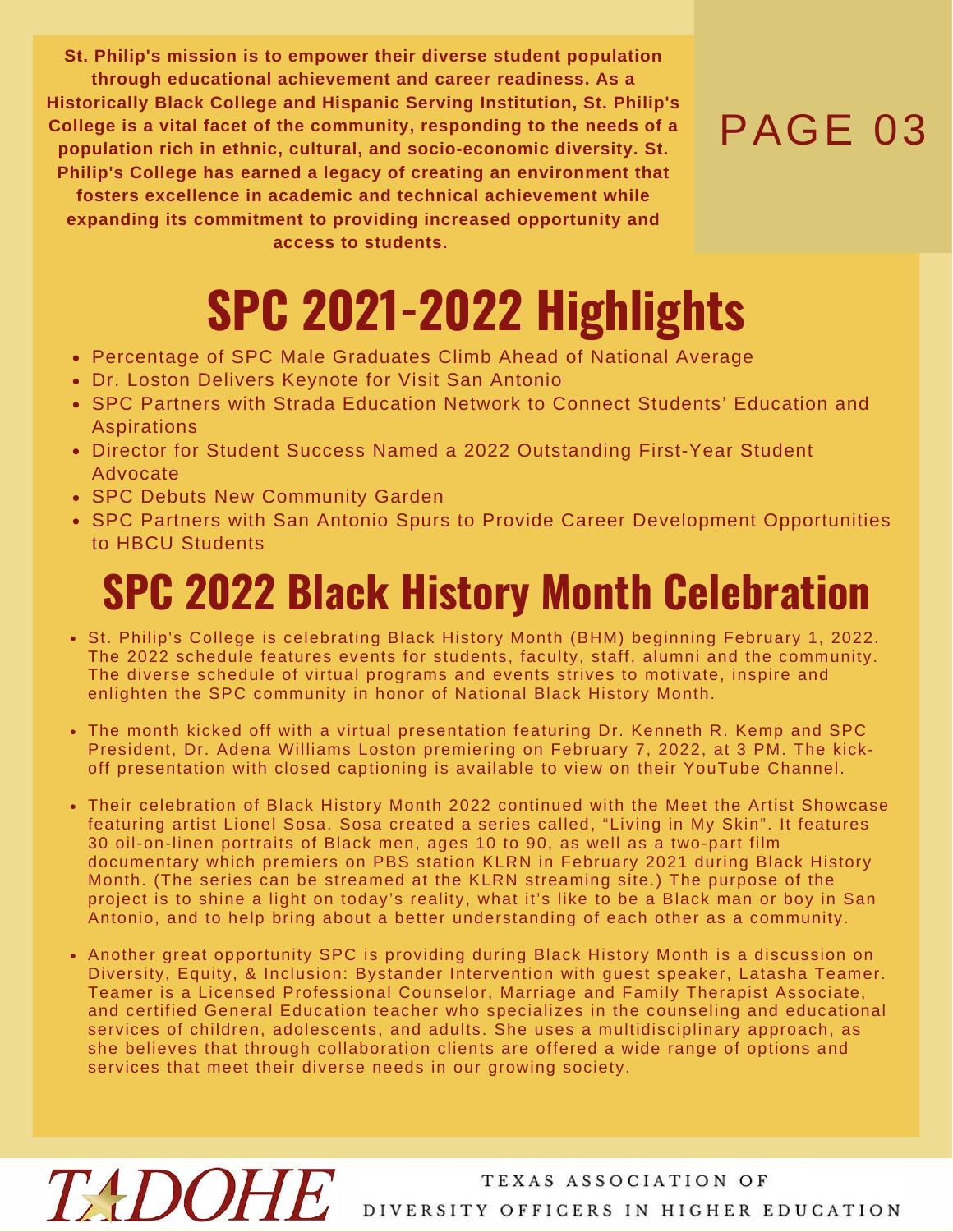**An institution is only as good as those who lead it. Pictured below, are members of Jarvis's administration. We would be remiss if we did not take space to show our appreciation and shine the spotlight on all of the St. Philip's College faculty and staff. They are a huge part of what makes SPC so wonderful.**

#### PAGE 04

### **St. Philip's College Leadership:**



Dr. Adena Williams Loston, President



George H. Johnson III, Interim Vice President for College Service



Edith Orozco Dean for Academic Success, Applied Science & Technology



Marsha P. Hall, Executive Assistant to the President



Diane Hester, Interim Vice President for Student Success



Dr. Vanessa Anderson Dean for Academic Success, Academic Services



Randall Dawson, Vice President for Academic **Success** 



Chris Beardsall Dean for Academic Success, Applied Science & Technology



Dr. Michael Grillo Interim Dean for Academic Success, Arts & Sciences